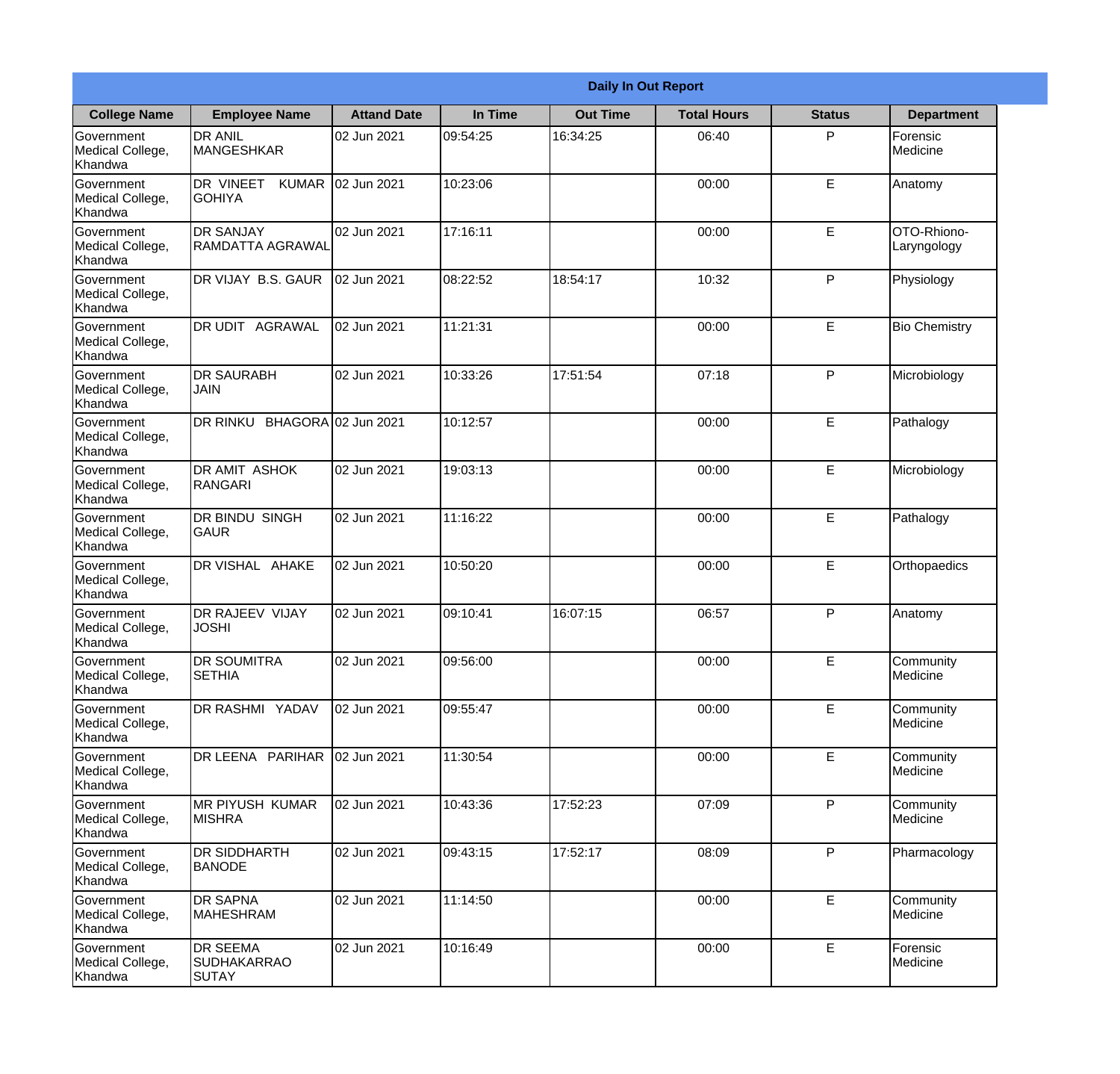| <b>Designation</b>                  | <b>Category</b>     |
|-------------------------------------|---------------------|
| Assistant Professor   Para Clinical |                     |
| Professor                           | <b>Non Clinical</b> |
| Professor                           | Clinical            |
| Associate Professor Non Clinical    |                     |
| Associate Professor Non Clinical    |                     |
| Associate Professor Para Clinical   |                     |
| Assistant Professor   Para Clinical |                     |
| Professor                           | Para Clinical       |
| Associate Professor   Para Clinical |                     |
| Assistant Professor   Clinical      |                     |
| Assistant Professor   Non Clinical  |                     |
| <b>Assistant Professor</b>          | Para Clinical       |
| <b>Assistant Professor</b>          | Para Clinical       |
| <b>Assistant Professor</b>          | Para Clinical       |
| Statistician                        | Para Clinical       |
| Associate Professor   Para Clinical |                     |
| Associate Professor   Para Clinical |                     |
| Professor                           | Para Clinical       |

## **Daily In Out Report**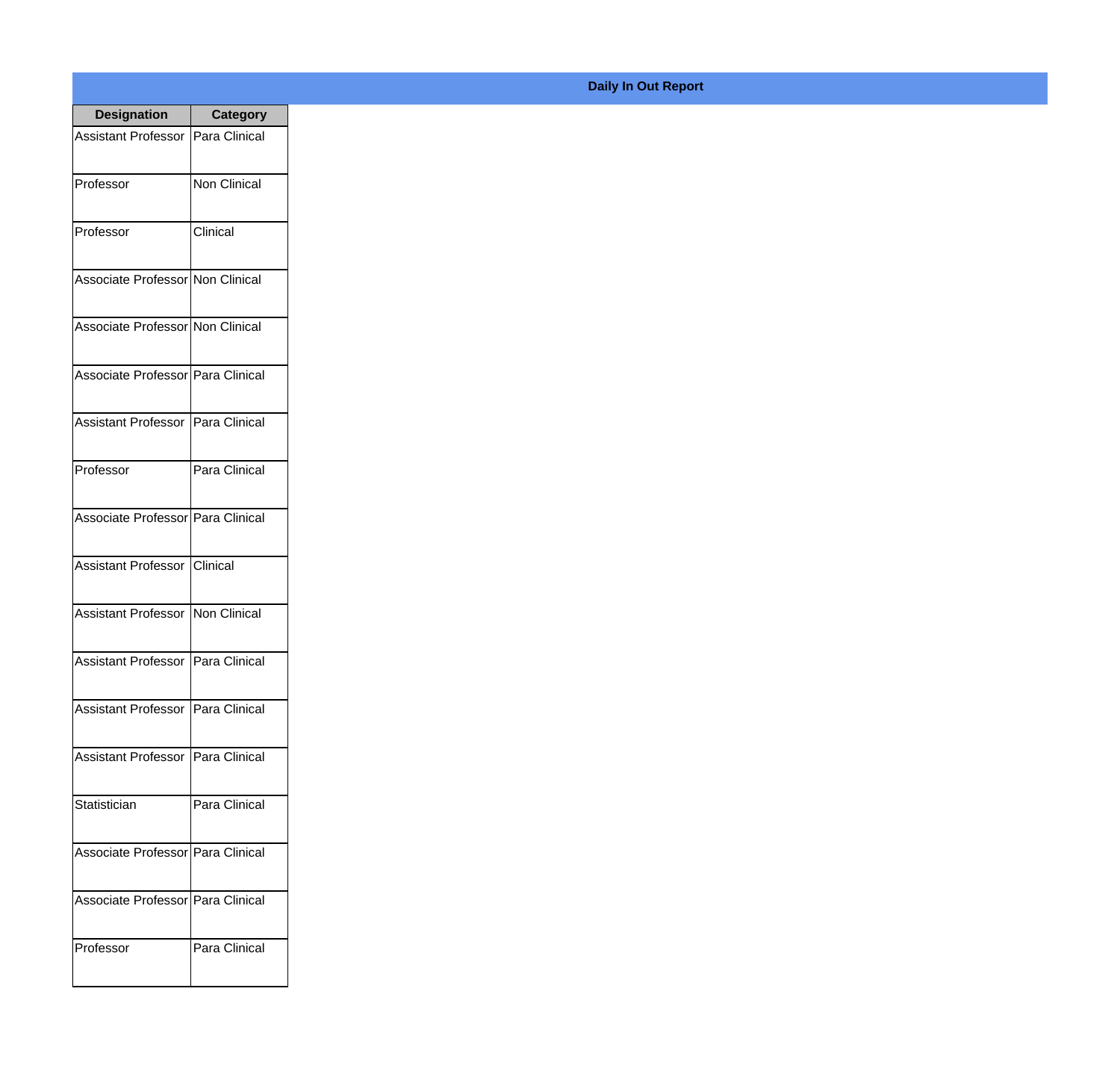|                                                         |                                                 |             |          | <b>Daily In Out Report</b> |       |    |                             |
|---------------------------------------------------------|-------------------------------------------------|-------------|----------|----------------------------|-------|----|-----------------------------|
| Government<br>Medical College,<br>Khandwa               | DR RAKESH SINGH<br><b>HAZARI</b>                | 02 Jun 2021 | 18:07:02 |                            | 00:00 | E  | Pathalogy                   |
| <b>Government</b><br>Medical College,<br><b>Khandwa</b> | IDR NISHA<br><b>KAITHWAS</b>                    | 02 Jun 2021 | 10:31:29 | 13:28:20                   | 02:57 | P  | Psychiatry                  |
| Government<br>Medical College,<br>Khandwa               | <b>DR ASHOK</b><br><b>BHAUSAHEB NAJAN</b>       | 02 Jun 2021 | 10:37:49 | 16:34:13                   | 05:57 | P  | Forensic<br>Medicine        |
| <b>Government</b><br>Medical College,<br><b>Khandwa</b> | <b>DR NITESHKUMAR</b><br>KISHORILAL<br>IRATHORE | 02 Jun 2021 | 10:08:42 | 17:31:16                   | 07:23 | P  | Pharmacology                |
| Government<br>Medical College,<br>Khandwa               | <b>DR SANGEETA</b><br><b>CHINCHOLE</b>          | 02 Jun 2021 | 11:02:12 |                            | 00:00 | E. | Physiology                  |
| Government<br>Medical College,<br>Khandwa               | <b>DR NISHA MANDLOI</b><br><b>PANWAR</b>        | 02 Jun 2021 | 10:16:13 | 16:50:07                   | 06:34 | P  | Obstetrics &<br>Gynaecology |
| Government<br>Medical College,<br>Khandwa               | <b>DR SATISH</b><br><b>CHANDEL</b>              | 02 Jun 2021 | 11:45:32 |                            | 00:00 | E  | Pharmacology                |
| Government<br>Medical College,<br>Khandwa               | <b>DR MUKTESHWARI</b><br><b>GUPTA</b>           | 02 Jun 2021 | 11:59:16 | 18:22:19                   | 06:23 | P  | Pharmacology                |
| Government<br>Medical College,<br>Khandwa               | <b>DR PURTI AGARWAL</b><br><b>SAINI</b>         | 02 Jun 2021 | 10:39:26 |                            | 00:00 | E  | Pathalogy                   |
| Government<br>Medical College,<br>Khandwa               | DR YASHPAL RAY                                  | 02 Jun 2021 | 12:40:55 |                            | 00:00 | E  | Anatomy                     |
| Government<br>Medical College,<br>Khandwa               | DR RINKU YADAV                                  | 02 Jun 2021 | 13:26:29 |                            | 00:00 | E  | <b>General Surgery</b>      |
| Government<br>Medical College,<br>Khandwa               | WAGHMARE<br>RENU                                | 02 Jun 2021 | 11:10:18 |                            | 00:00 | E  | Community<br>Medicine       |